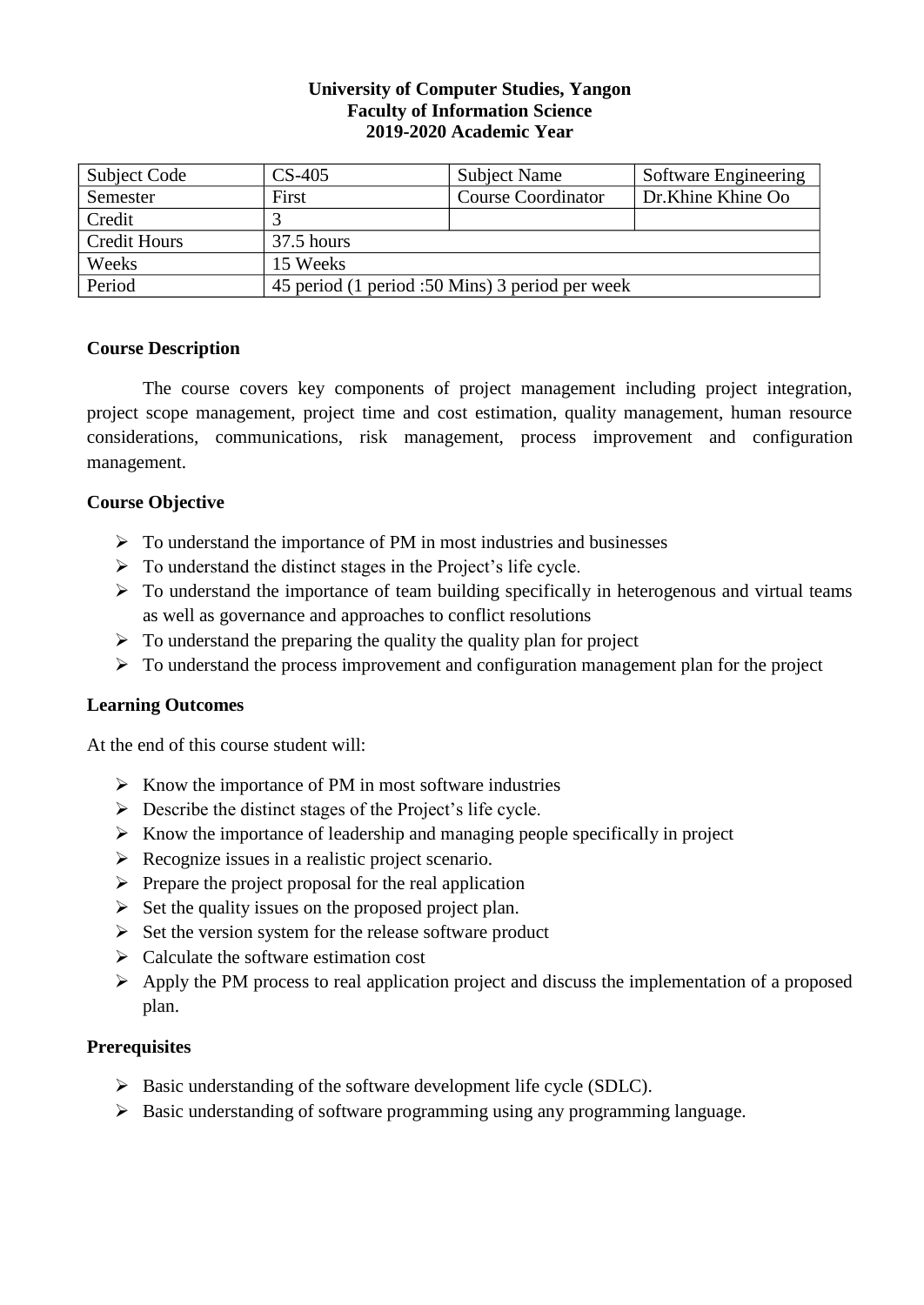# **Major topic covered in the course**

- ➢ Project Management
- ➢ Managing People
- ➢ Software Cost Estimation
- ➢ Quality Management
- ➢ Process Improvement
- ➢ Configuration Management

# **TextBook**

➢ Software Engineering (8th Edition) ,Ian Sommerville

#### **Software**

- $\triangleright$  Java JDK 1.5 and above
- ➢ Gantt Chart

### **Learning Assessments**

| Exam                                          | $.60\%$ |
|-----------------------------------------------|---------|
| <b>Tutorial Test</b>                          | $:10\%$ |
| Assignment                                    | $:10\%$ |
| Project                                       | $:10\%$ |
| Quiz                                          | $:5\%$  |
| <b>Practical and Class Room Participation</b> | $:5\%$  |
|                                               |         |

# **Course Policy**

### Participation

Attendance is a prerequisite, not a substitute for class participation. Participation mechanisms include: (1) responding to questions asked in class, (2) initiating discussions on new points in class and (3) discussing cases and offering solutions to problems .

#### Tutorial Test and Quizzes

The student is expected to complete the tutorial tests and Quizzes at the scheduled time. If a tutorial test or quiz is missed, there will be no make-ups tutorial or quiz for missing student. No make –ups test or resubmission and extra credit test are not available in this course. Tutorial tests and quizzes are based upon all learning objectives to be reached before the scheduled date.

#### Assignment

There will be theory and practical assignments which must be submitted. The assignment may be individual or Group. The individual assignment is individual work and tests the ability of each student. Group assignment is team work and tests the ability of collaboration of student to complete the given work.

The due dates for the given assignments are going to be declared by the instructor and there will be no make-ups or individual extensions. No make –ups Assignment or resubmission and extra credit assignment are not available in this course.

In addition to the hardcopies of assignments, electronic (and certifiably virus free) copies should be e-mailed to instructor on the date they are due.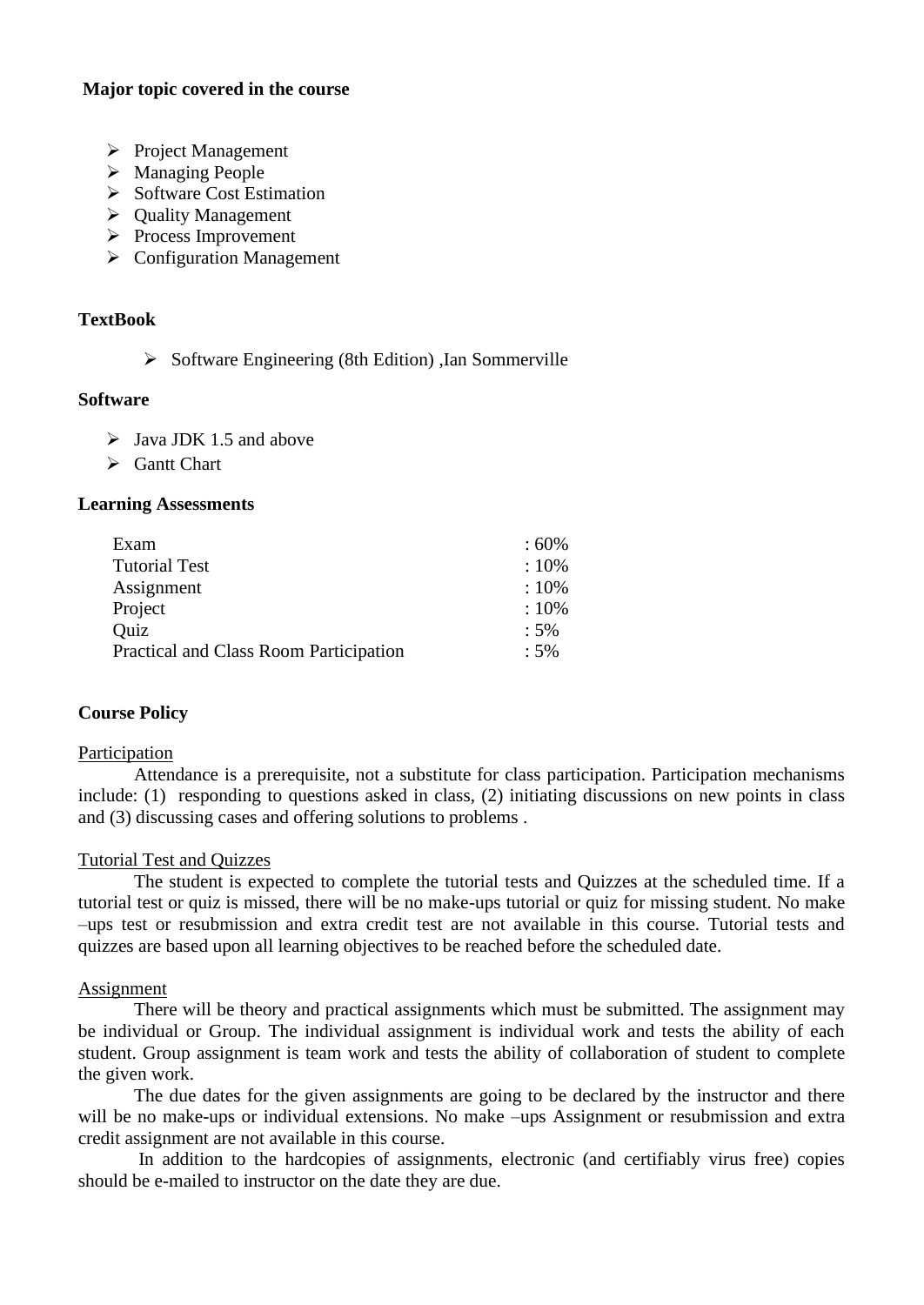#### Project

The paper project will be prepared and make the presentation at the end of first semester. The project must be based on the lecture of this course and it is group assignment. The project guideline and schedule are declared by the instructor.

## Intellectual Honesty

By departmental policy, the discovery of plagiarism (i.e. copying from another's assignment paper or practical solution or tutorial paper) will result in a reduction of result marks of relevant students.

# **Lecture Plan**

# **CS-405 : Software Engineering First Semester**

# **Text Book : Software Engineering (8th Edition) Ian Sommerville**

**Period** : 45 Periods for 15 Weeks (3 Periods \* 15 Weeks)

| No.            | <b>Chapter</b>                            | Page | <b>Period</b>  | <b>Remark</b> |
|----------------|-------------------------------------------|------|----------------|---------------|
| $\mathbf{1}$   | <b>Chapter 5: Project Management</b>      | 92   | $\overline{7}$ | <b>Detail</b> |
|                | 5.1Management activities                  |      |                |               |
|                | 5.2 Project planning                      |      |                |               |
|                | 5.3 Project scheduling                    |      |                |               |
|                | 5.4 Risk management                       |      |                |               |
|                | <b>Key Points</b>                         |      |                |               |
|                | <b>Further Reading</b>                    |      |                |               |
|                | Exercises                                 |      |                |               |
| $\overline{2}$ | Chapter 25 Managing people                | 589  | $\overline{7}$ | <b>Detail</b> |
|                | 25.1 Selecting staff                      |      |                |               |
|                | 25.2 Motivating people                    |      |                |               |
|                | 25.3 Managing groups                      |      |                |               |
|                | 25.4 The People Capability Maturity Model |      |                |               |
|                | <b>Key Points</b>                         |      |                |               |
|                | <b>Further Reading</b>                    |      |                |               |
|                | Exercises                                 |      |                |               |
| 3              | Chapter 26 Software cost estimation       | 612  | $\overline{7}$ | <b>Detail</b> |
|                | 26.1 Software productivity                |      |                |               |
|                | 26.2 Estimation techniques                |      |                |               |
|                | 26.3 Algorithmic cost modelling           |      |                |               |
|                | 26.4 Project duration and staffing        |      |                |               |
|                | <b>Key Points</b>                         |      |                |               |
|                | <b>Further Reading</b>                    |      |                |               |
|                | Exercises                                 |      |                |               |
| 4              | Chapter 27 Quality management             | 641  | $\overline{7}$ | <b>Detail</b> |
|                | 27.1 Process and product quality          |      |                |               |
|                | 27.2 Quality assurance and standards      |      |                |               |
|                | 27.3 Quality planning                     |      |                |               |
|                | 27.4 Quality control                      |      |                |               |
|                | 27.5 Software measurement and metrics     |      |                |               |
|                | <b>Key Points</b>                         |      |                |               |
|                | <b>Further Reading</b>                    |      |                |               |
|                | Exercises                                 |      |                |               |
| 5              | Chapter 28 Process improvement            | 665  | $\overline{7}$ | <b>Detail</b> |
|                | 28.1 Process and product quality          |      |                |               |